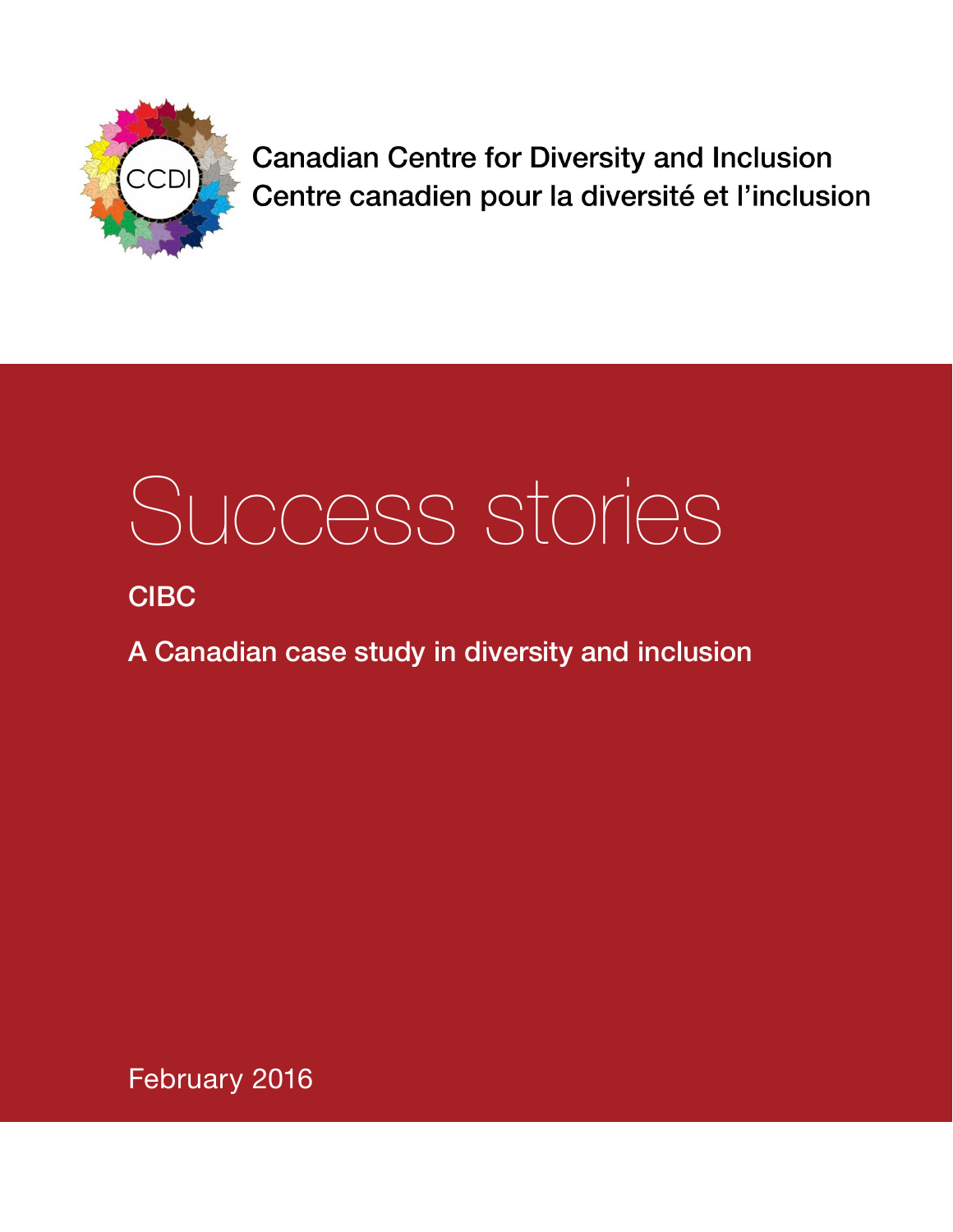#### **CIBC: A Canadian success story in diversity and inclusion**

By Brenda van Ginkel, Associate, with research by Tracy Pan, Research Assistant, and thanks to Matt Petersen at CIBC for talking with us for this case study.

# Diversity and inclusion as a brand asset

A culture of diversity and inclusion inside one of Canada's leading financial institutions has allowed a transformative initiative to grow; one that is supporting both talent and business strategies and feeding innovation. While CIBC has nine affinity networks for employees, this case study examines their newest, the International Professionals Network. This network came out of a need that was identified in examining the experience for newcomers to Canada working at the bank, in the context of CIBC's existing diversity and inclusion initiatives. The effects of the network have reached beyond international hires, extending to the wider employee base and to leadership as it has helped to feed innovation for the bank's marketplace strategy.

We interviewed Matt Petersen, Senior Director, Diversity & Inclusion, CIBC Human Resources, about their diversity initiatives for newcomers to Canada. Before developing the International Professionals Network, he and team lead on the newcomer portfolio, Shemina Khimji, looked at the time spent on recruitment, how they were coaching managers on hiring inclusively with regard to people who were new to Canada, how managers handled difference and how they created inclusion.

They found a gap in their people strategy; although they were hiring people who were new to Canada, they weren't doing enough to support the newcomers once they were hired. This case study examines how the International Professionals Network has not only improved the workplace and customer experiences for newcomers, but helped the bank innovate and transform mindsets.

## Moving the needle on engagement

Being invested in diversity and inclusion wasn't new to CIBC, which has won numerous awards for its initiatives promoting women's leadership and advancement and inclusion for LGBT employees and customers and persons with disabilities. For years, the bank has had programs to remove the barriers for newcomers, address recruitment and build outreach to clients of different ethno-cultural identities.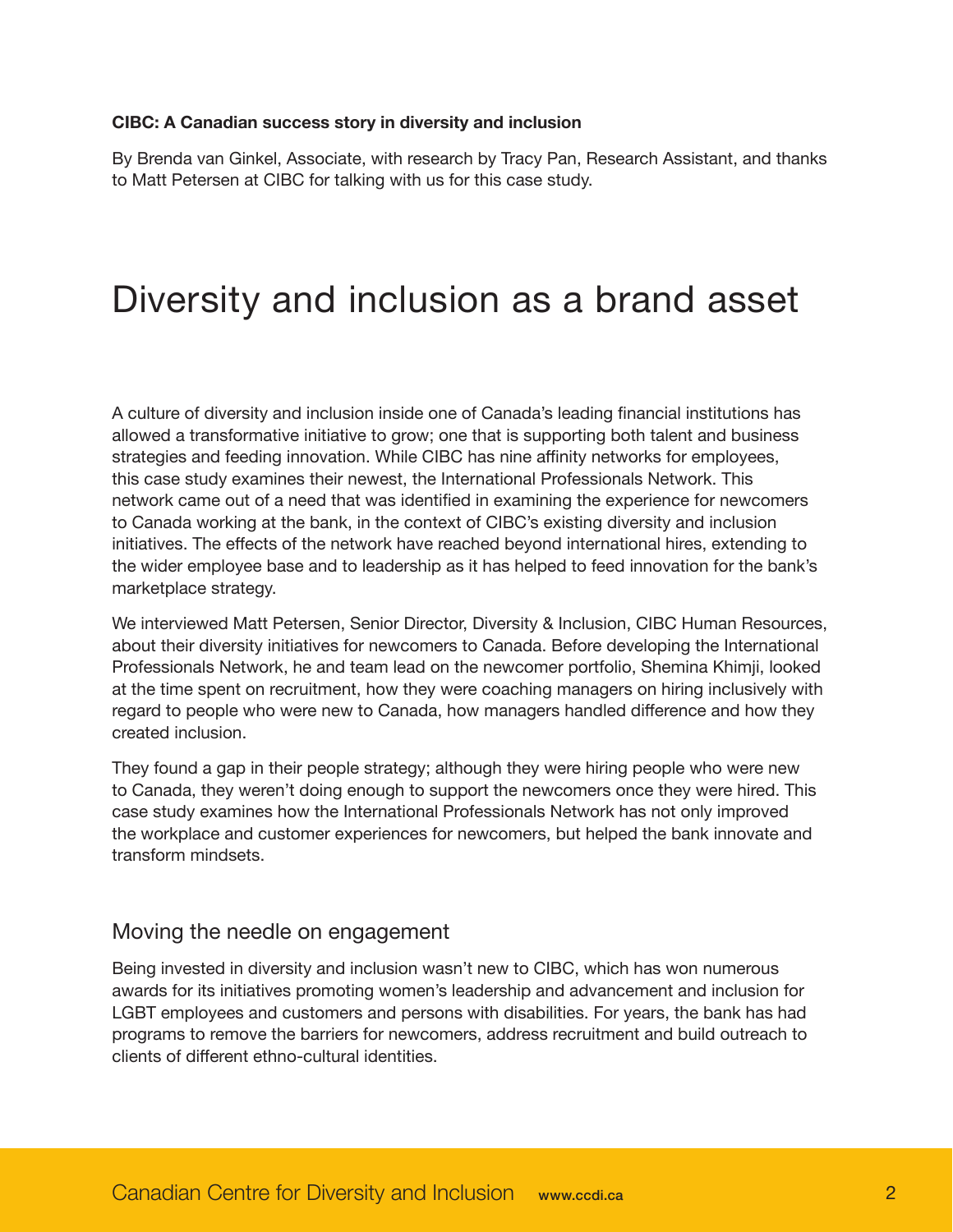The most frustrating barrier that newcomers looking for jobs frequently face is a requirement for Canadian experience, which effectively closes doors for qualified professionals with global experience. While the solution for the problem in the financial sector has traditionally been careerbridging programs that give newcomers Canadian experience, Matt and Shemina wanted to do more. They wanted to change the mindsets of hiring managers who over-emphasize Canadian experience and help the employees who were new to Canada feel more comfortable at work so they could contribute to their best ability; improving job retention, talent development and advancement.

The bank already had two programs that addressed the challenges for newcomers and hiring managers. Their existing bridge programming for newcomers had a high success rate: CIBC partnered with Career Edge in developing their Career Bridge Internship Program, which offers paid positions for job-ready immigrants to translate their international experience into good jobs here in Canada. From that program, 87% of the participants have transitioned into full-time employees on completing their internships.

The bank had also reached out to **[The Mentoring Partnership](http://triec.ca/our-initiatives/mentoring-2/)**, developed by TRIEC (Toronto Region Immigration Employment Council) in 2004 to help skilled immigrants connect to meaningful employment. By the end of 2014, TRIEC had matched 500 of the bank's employees to mentoring relationships with immigrants. That initiative continues to cultivate more understanding, and respect, for immigrant job seekers. When asked about the experience in internal employee surveys, 96% of the mentors reported a better appreciation of the talent and experience that skilled immigrants brought to the workplace; were more likely to interview and/or hire skilled immigrants; and could understand the cultural norms and the labour market barriers faced by this group better. Hiring managers reported that they were better at motivating, coaching and developing people, and could better support immigrant professionals in adapting to the workplace.

However, newcomers were still frequently placed in positions that were junior to their experience, affecting morale and retention. And expectations weren't universally understood. That learning might have been the first piece in identifying the unmet need for the International Professionals Network. Within the bank, there were already four employee resource groups representing different ethnocultural identities – Asian, South Asian, Black and Hispanic. Most members were Canadian-born and the groups were bringing the international talent that was coming on board into their communities.

# The opportunity for change

With their attention on an inclusive workplace, Matt and Shemina saw an opportunity to engage their ethno-cultural networks in developing a program for those in the networks who were new to Canada; to help them adapt, integrate and advance their careers, cultivate peer support and build inclusion from within. The goal for the International Professionals Network was to help newcomers understand the expectations in the workplace so that, against a backdrop of a better picture of work and cultural identities and values in North America, they could adapt as they choose – and to help other employees understand their diversity.

They recognized that workplace culture changes from one part of the world to another, and with talent largely coming from China, India and the Philippines; people were arriving with different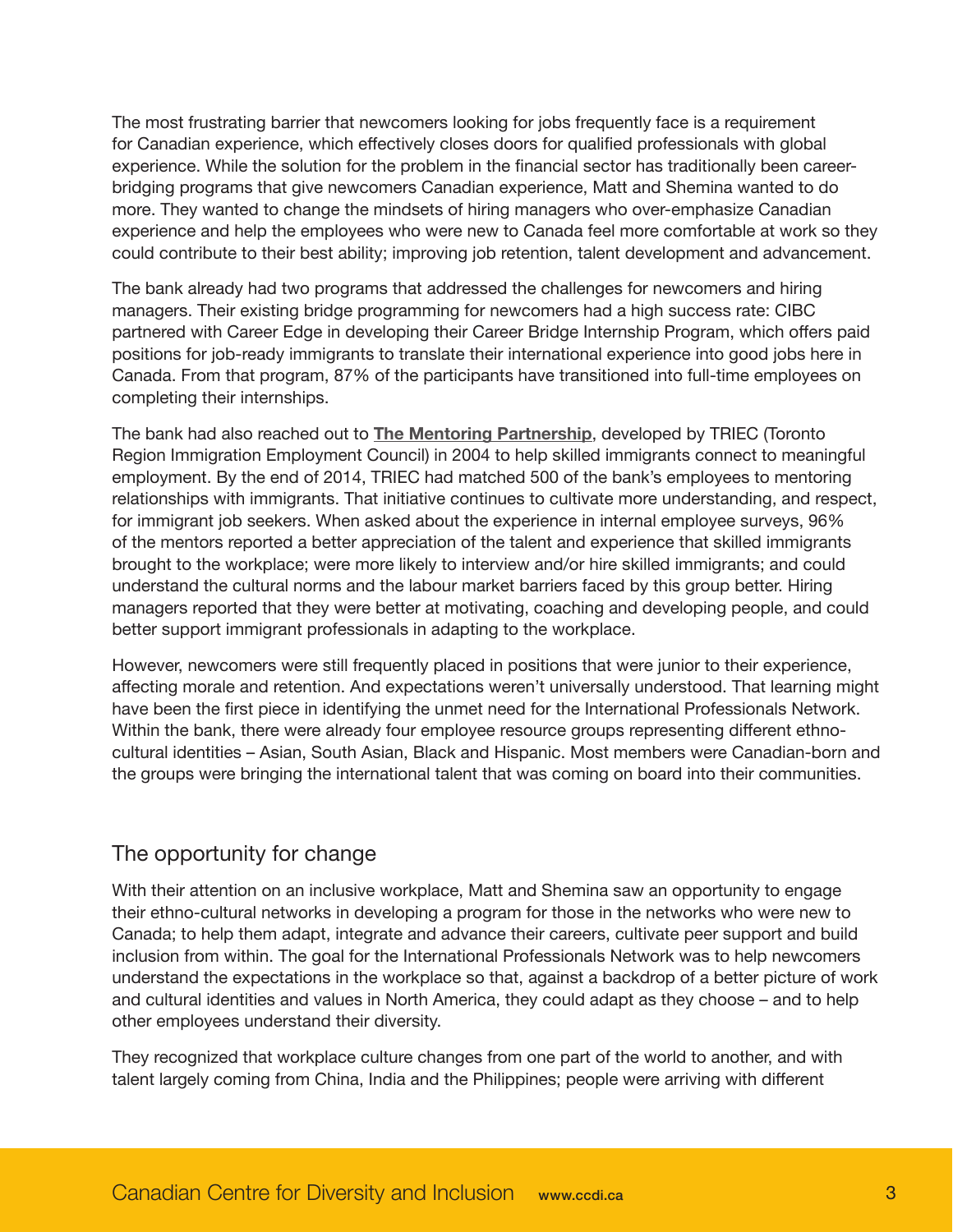work and social toolkits. Those cultural differences affected job expectations, satisfaction and performance. A program was designed with events and seminars on cross-cultural awareness and business communication to address the unsaid rules and norms for networking and social cues in the North American context – creating inclusion out of the small social complexities on the job that can be uncomfortable to talk about and have larger effects on advancement.

They built on a vision for an inclusive workplace environment where newcomers could be comfortable, didn't feel the need to hide their differences and were able to be authentic, with the resources and supports to experience inclusion and excel. Workshops for the International Professionals Network were developed to include presenting skills, a lunch event on business dining etiquette and e-learning modules on intercultural competence from TRIEC's **[Campus](http://triec.ca/our-initiatives/learning-with-campus/)** publicly available diversity resources.

CIBC describes the goal of their **[diversity strategy](http://corporateresponsibilityreport.cibc.com/diversity-and-inclusion.html)** as "an inclusive environment so that employees of all backgrounds can bring their whole selves to work where they are celebrated for their unique skills, perspectives and experiences, and can fully participate in creating business success." Assessed against that, the diversity team saw perceptions change across the organization, which was translating to more inclusion:

• The mindset about newcomers changed within the employee base, extending even to a shift in perception within prototypical straight-white-able-bodied men.

• International professionals also developed more inclusive mindsets; many were from homogenous societies with less experience in diversity and became more inclusive of other diverse cultures and identities.

• While the goal was to create inclusion for the international talent, other diverse employees experienced more inclusion as international employees become more comfortable with differences.

Data from the bank's employee surveys showed those in the International Professionals Network felt that what they learned in the program made them more comfortable in their workplaces, helped their development and made them feel they could excel in their jobs.

• Overall, the program received a 90% satisfaction rating from the employees who were part of it.

• Across the whole organization, the program is credited for opening up peoples' perceptions of difference over eight categories of human rights. Of the 44,000-person workforce at CIBC across Canada surveyed, 86% said they felt free to be themselves at work, demonstrating the inclusion that newcomers are feeling.

# The innovation trigger

Diversity is an essential component of innovation, which has never been more essential to the Canadian banking sector than now. The effect of the International Professionals Network has been to connect CIBC's people strategy with their marketplace strategy. The bank taps the network to advise on marketing, communications, products and services. After all, who better understands the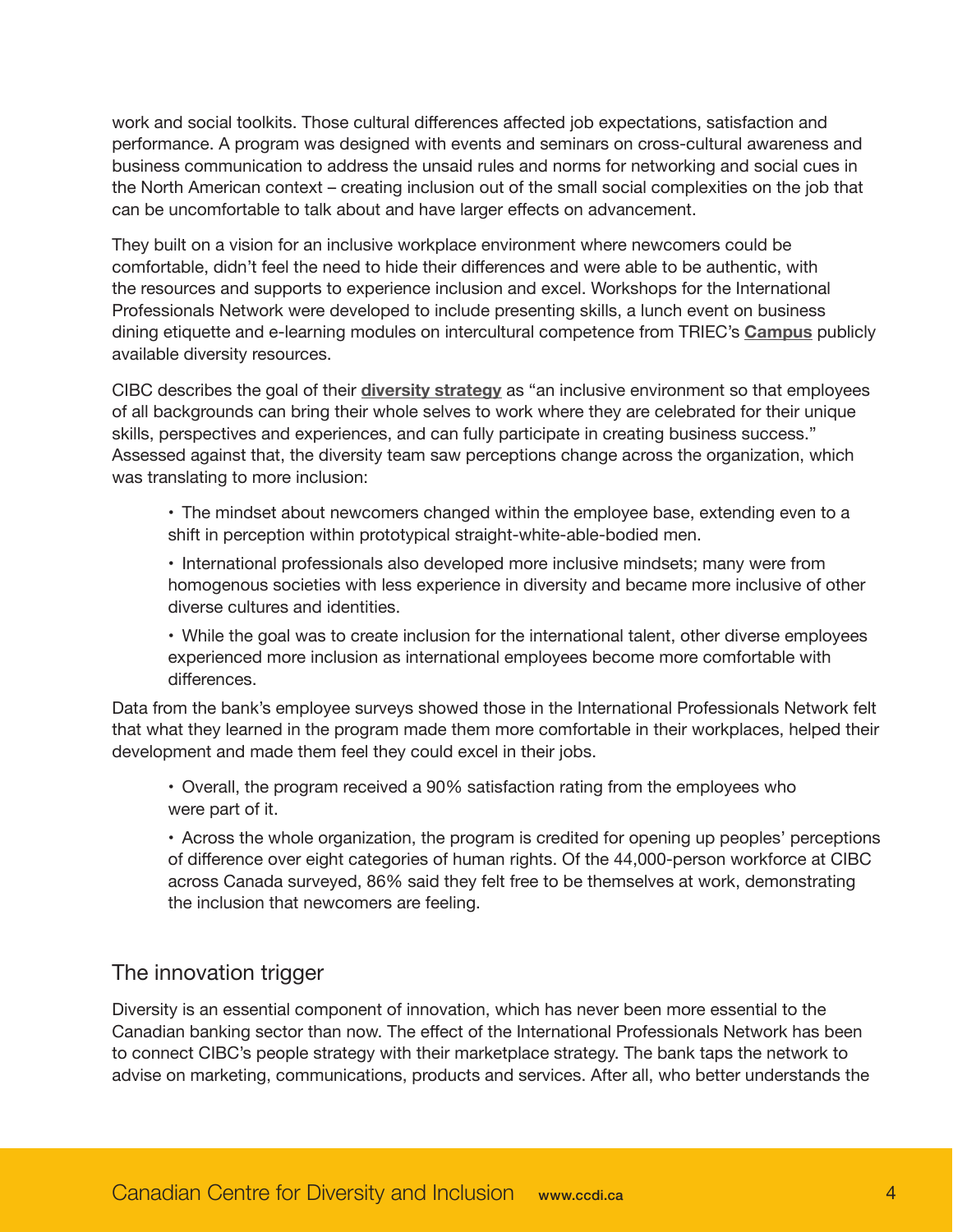needs and desires of potential customers arriving in Canada and global banking clients than the newcomers working at the bank?

CIBC has aggressively marketed banking services to Canadian newcomers for years, starting with its prominent presence at Toronto Pearson International Airport and continued sponsorships of community-based events. The bank has been tapping its affinity networks for advisory councils that help shape media placement, messaging, imagery and content. Newcomers from the International Professionals Network are helping the bank reach this target audience in authentic and meaningful ways as employees contribute to the business strategy, helping the bank promote a global mindset and develop customer-centric products that address the unique needs and expectations of Canada's newcomers.

## Tactics that make a difference

When asked what made the International Professionals Network effective, Matt Petersen identified three tactics that are essential to any diversity and inclusion initiative's success.

#### **Make sure leadership is onside and contributing**

When leadership shows up, people feel what they're doing matters. Executive leadership celebrates cultural events such as Pride, Diwali and Black History Month with employees, which has an impact. People get the message that their differences are supported, that leadership cares about what they care about and it sends a message to everyone that these events are meaningful.

At CIBC, about 40% of the people attending these events are allies and those interested in learning about other cultures. The net effect CIBC has found is that when leadership participates in these events, people feel validated; they feel they can contribute and can achieve their potential.

Beyond showing up for events, when leaders from the organization invest their own time with the networks, it sends a message that the work of these employee-run volunteer groups is valuable.

#### **Show the organization is invested**

Financial support is important as well. An organization invested in diversity and inclusion needs to show their commitment by investing the financial resources to execute the strategy and support employees. CIBC has six employees leading their range of diversity and inclusion initiatives within the bank, which allows the resources for strategic planning that's tied to the bank's goals and objectives for employees and clients – and to carry out program development.

With financial support, the bank has been able to develop more advanced programming with online resources on their intranet. Now diversity networks and programming can reach more people as access has expanded to employees across Canada, in particular, those in more remote parts of the country, and those who are newcomers and less likely to find their diversity represented in the communities they're living and working in. The online community brings them together with others.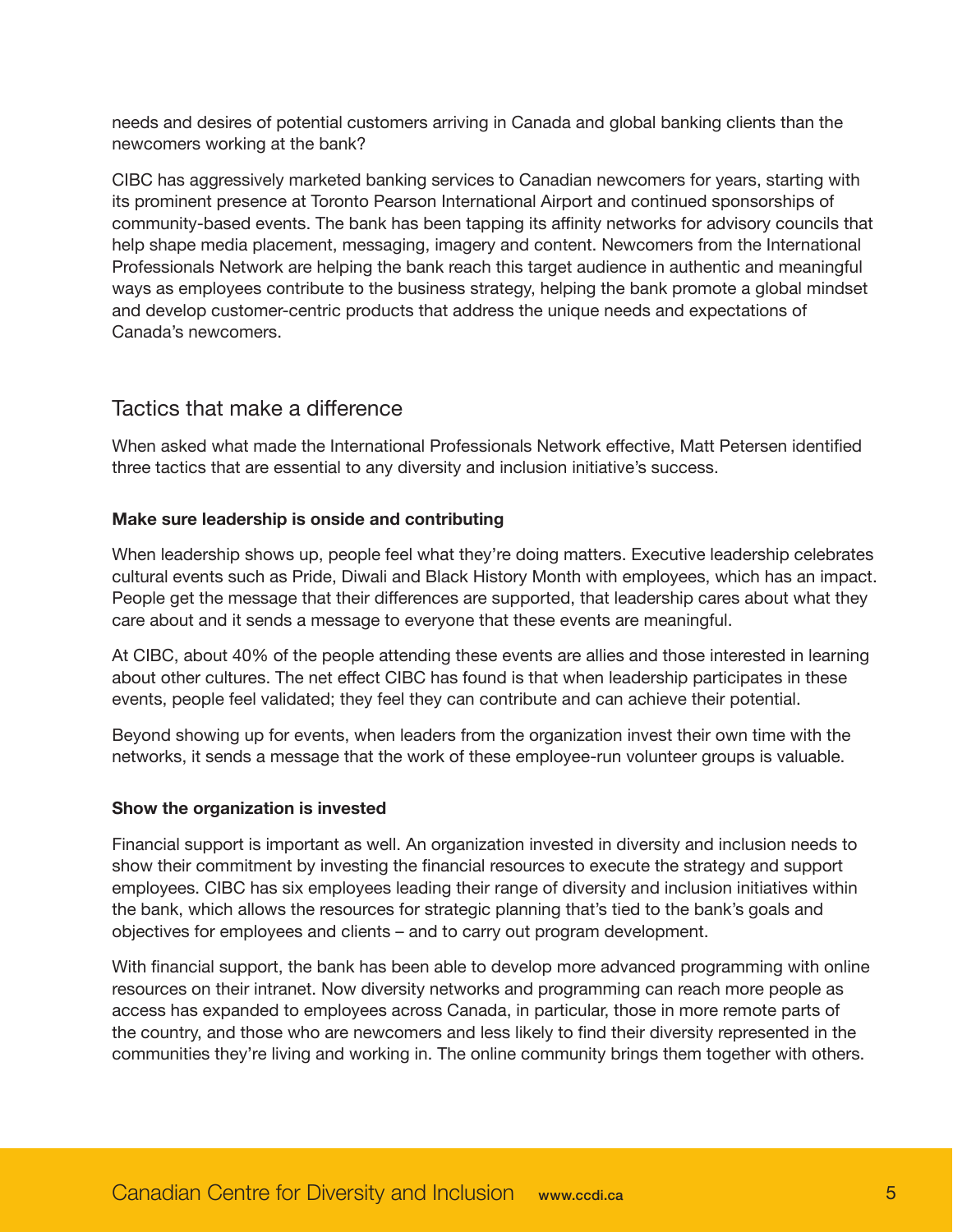#### **Set up a structure and governance**

The last tactic driving success is to support the initiative with structure and governance. CIBC integrates diversity and inclusion into operational and marketplace planning so their strategies and programming can dovetail with goals for employee engagement, client relations and business development. By approaching their diversity groups as more than grassroots groups with a feelgood strategy, the outcome is a unique diversity and inclusion platform that is a part of the bank's operations, with measurable results and transformative effects that people feel a part of.

## Connecting core strategies

CIBC's diversity and inclusion programming for newcomers is perceived at every level as valuable support for employees and for learning about connecting with a diverse client base, creating a circle between employees and the marketplace. For employees, the International Professionals Network not only meets their needs so they can work better, it tells them they are valued for their experience as a newcomer in business development. For the bank, the initiative has connected their people strategy with their marketplace strategy, signaling to newcomers that the bank can support them for employment and for their banking. The bank is building a brand that embraces diversity for a competitive advantage.

Copyright © 2016 Canadian Centre for Diversity and Inclusion. All rights reserved. You are more than welcome to link to this document on our site. You may print or download this document for personal use. You may print and distribute a quote or the equivalent of one paragraph from this document as long as the printouts include attribution and the page URL.